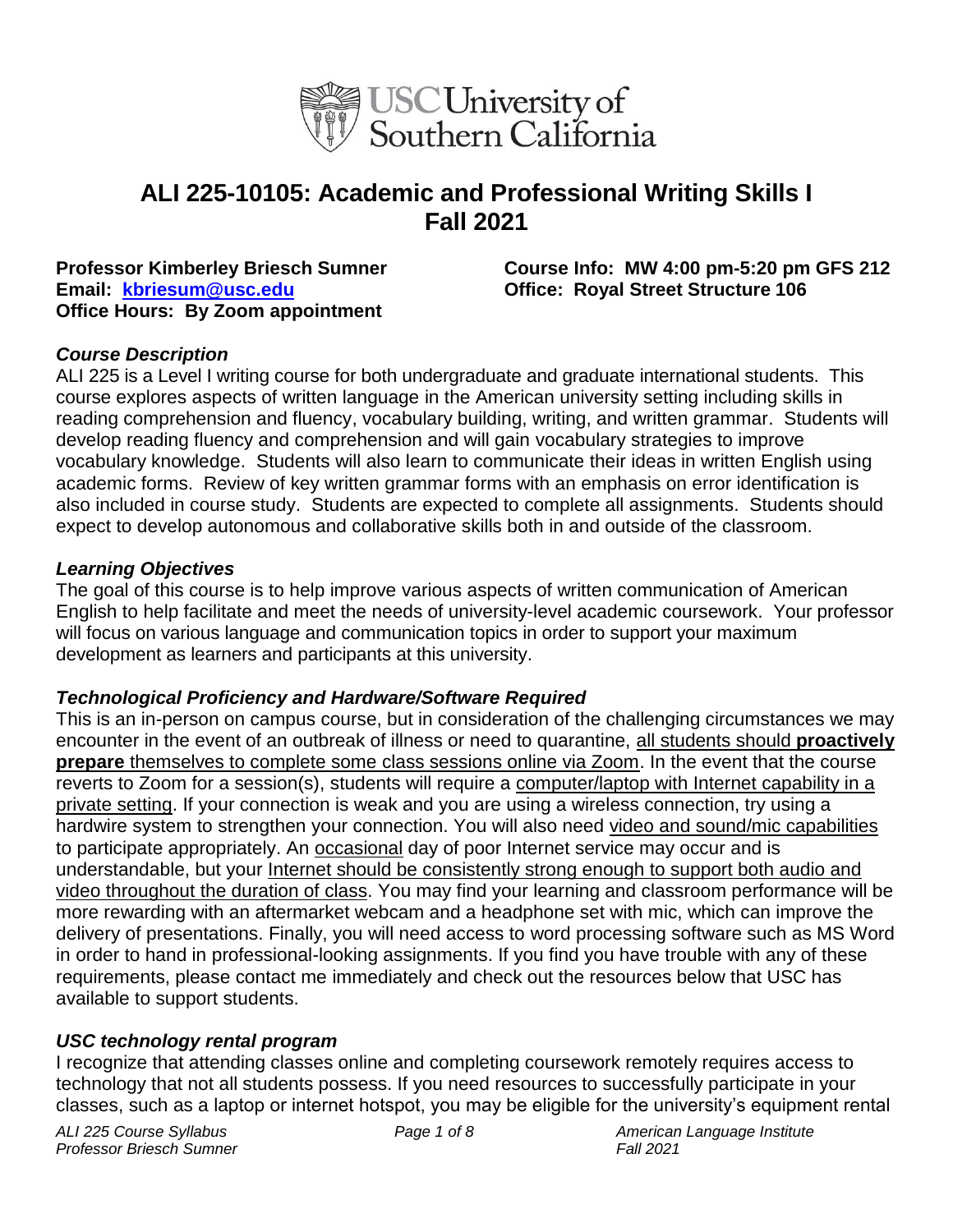program. To apply, please [submit an application.](https://studentbasicneeds.usc.edu/resources/technology-assistance/) The Student Basic Needs team will contact all applicants and distribute equipment to eligible applicants prior to the start of the semester.

## *USC Technology Support Links*

[Blackboard help for students](https://studentblackboardhelp.usc.edu/) [Software available to USC Campus](https://software.usc.edu/)

## *Required Course Materials*

- Computer/laptop with Internet capability in a private setting (not an Internet café). If your connection is weak and you are using a wireless connection, it may be helpful to use a hardwire system to strengthen your connection. An occasional day of poor Internet service may occur and is understandable, but your Internet should be consistently strong enough to support both audio and video throughout the duration of class in the event it is needed.
- Video and sound with microphone capabilities.
- Baker, L., Brinks Lockwood, R., & Donnalley Sherman, K. with series consultant Folse, K. S. (2018). *Grammar for Great Writing C*. National Geographic Learning Publishers.
- A way to take notes during class and during group work. I recommend either 1) college rule standard 8.5" x 11" loose-leaf notebook paper or a 2) college rule notebook.
- A system to keep course handouts. I recommend either to save handouts on your local computer in a course folder or to print them and keep in a small 3-ring binder or 2-pocket folder.
- You must have in-class access to an ESL or American English-English dictionary. Apps such as Dictionary.com and Merriam-Webster are excellent resources, but dictionaries which only give translations are not sufficient.

## *Major Course Requirements and Grade Breakdown*

| • In class Assignments, Attendance, and Class Participation | 25% |
|-------------------------------------------------------------|-----|
| • Homework and Writing Assignments                          | 25% |
| • Mid-semester assessment                                   | 25% |
| • End-of-Semester assessment/writing project                | 25% |

## *Grading Procedures and Course Assessment/Completion*

To receive credit for this class, students must:

- Attend classes regularly and arrive on time.
- Keep your Zoom camera on during class.
- Participate actively. Active participation consists of daily attendance and interaction with the professor/classmates on all group work in the classroom and out in English. In order to earn full participation points, you must communicate in English. If the professor needs to ask you repeatedly to speak in English, you will not receive a passing participation grade.
- Complete ALL course requirements successfully (a course average of less than 70% will result in a grade of NC). A successfully completed assignment is finished on time, is thorough, and is of high quality.

ALI 225 is a credit/no credit (CR/NC) class, which means that you will not receive a final letter grade (A/B/C/F) on your USC transcript (i.e., it will not affect your GPA). Assignments are given to prepare for and practice material that is covered in your textbook and in class. Since this is a proficiencybased course designed to help improve your academic writing skills, your proficiency at the *end* of the course determines whether you will need an additional class or not. Therefore, it is in your own interest to do your best to participate fully in every assignment.

*Professor Briesch Sumner Fall 2021*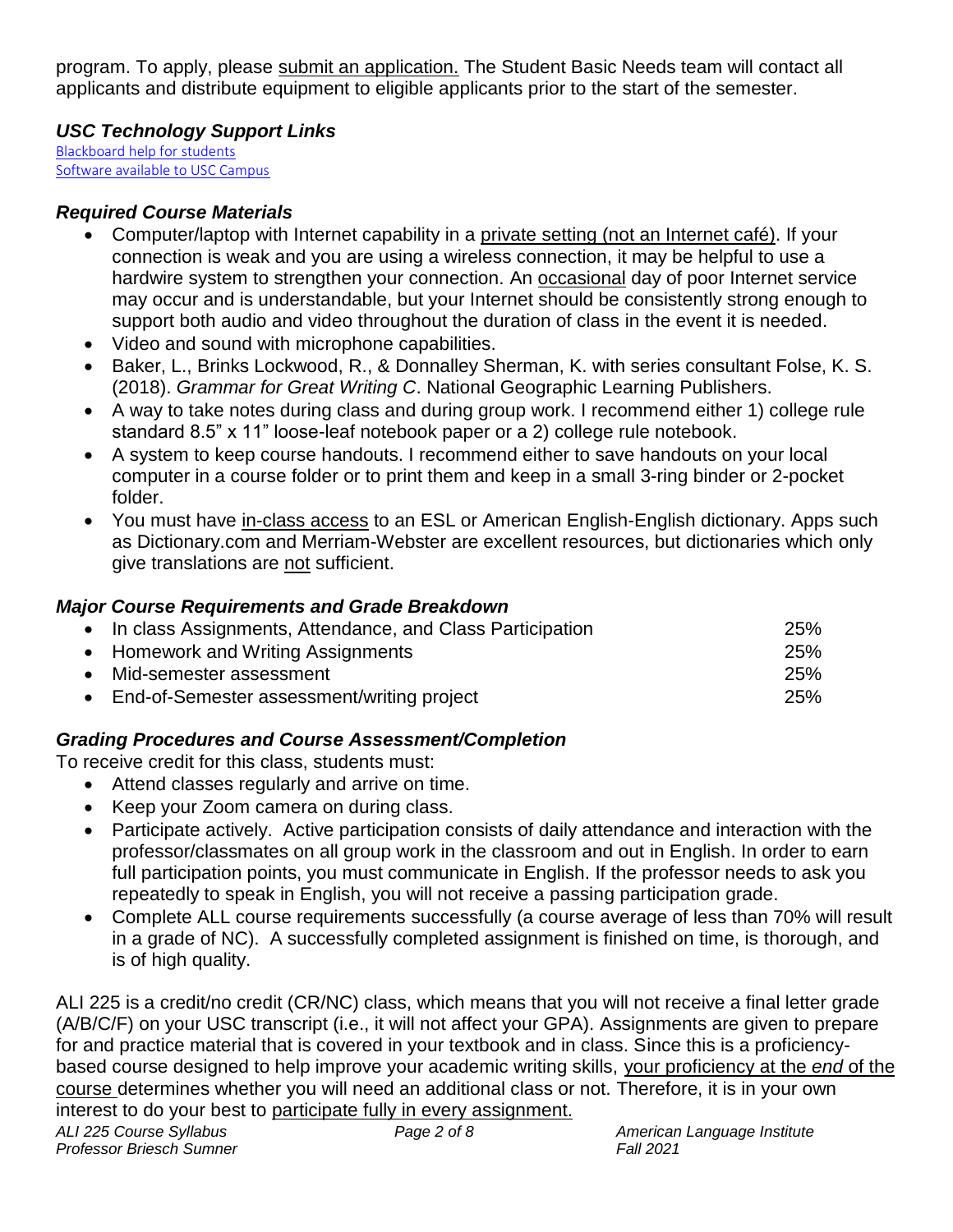Upon completion of ALI 225, many students have not achieved a release level of English mastery and will be required to take an additional writing course (typically ALI 235 Academic and Professional Writing Skills II) for more skill development and practice. Moreover, students who show minimal improvement in their writing skills may be required to retake ALI 225. In other words, even if you receive credit for ALI 225 for doing all the assignments, you may be required to take ALI 225 again or take an additional writing skills class if your writing level does not meet ALI's standards for the next level or for release. Do not expect your writing ability to improve simply by coming to class and putting minimum effort into your assignments. It will take diligent effort on your part. **As you probably know, very few students make significant progress if they don't work to improve their skills**.

You will have access to your course grade throughout the semester via Blackboard "My Grades." We will also discuss your course progress at mid-semester, but please feel free to discuss your grades with me at any time throughout the semester.

**ALI ATTENDANCE POLICY AND TARDINESS (BEING LATE TO CLASS):** To the extent that you are healthy, all students should attend every class and be punctual. If you have 3 hours of absence, it must be reported to the ALI student advisor. **More than 6 hours** of absence will result in a course grade of **NC** (no credit) unless extenuating health circumstances arise. Absence is counted for *any* reason, including illness, emergencies, conference attendance, and when other professors schedule meetings, project presentations, and exams during our class time. (Athletes, please note that a written excuse for absence due to competitions must be filed with the ALI Student Advisor).

Attending class on time is also important since tardiness is an inconvenience to your classmates and professor. Coming to class late will also count towards the number of hours missed. Students who come to class *more than 10 minutes* late will also be marked absent rounded up to the next 30 minutes. Students consistently arriving more than a couple minutes late to class may also be marked absent for the time missed.

## **HOMEWORK/ASSIGNMENTS POLICIES**

- All homework assignments should be submitted on or before the due date. Some major course projects will be completed in stages and will require regular homework to be handed in on time to demonstrate progress.
- If you need more time to complete a homework assignment, please contact me ASAP (as soon as possible) to request an extension. Reasonable accommodation can be made for these requests made in advance of class. Do not make a request during class on the day the work is due. Bear in mind that frequent requests for extensions (more than 2 or 3 times during the semester) will not be granted.
- In the event that a homework assignment is handed in late without an approved extension, it can still be evaluated by the instructor and graded, but will NOT receive full credit. A reduction in points equivalent to one letter grade can be given for **each day** the assignment is late. Do not let this occur on a regular basis as it will quickly affect your ability to receive "credit" in this class; it can result in a "No Credit" and requirement to repeat the class next semester.
- If you are unable to attend a class, you are still responsible to submit any homework due on the day you are absent. Please be sure you submit your work via Blackboard, Google Drive, or e-mail submission on time unless you have requested an extension AND it has been approved by the professor.
- Unless you need to miss class due to illness, there are no make-up days for exams. This includes scheduling conflicts caused by other professors who schedule meetings, project presentations,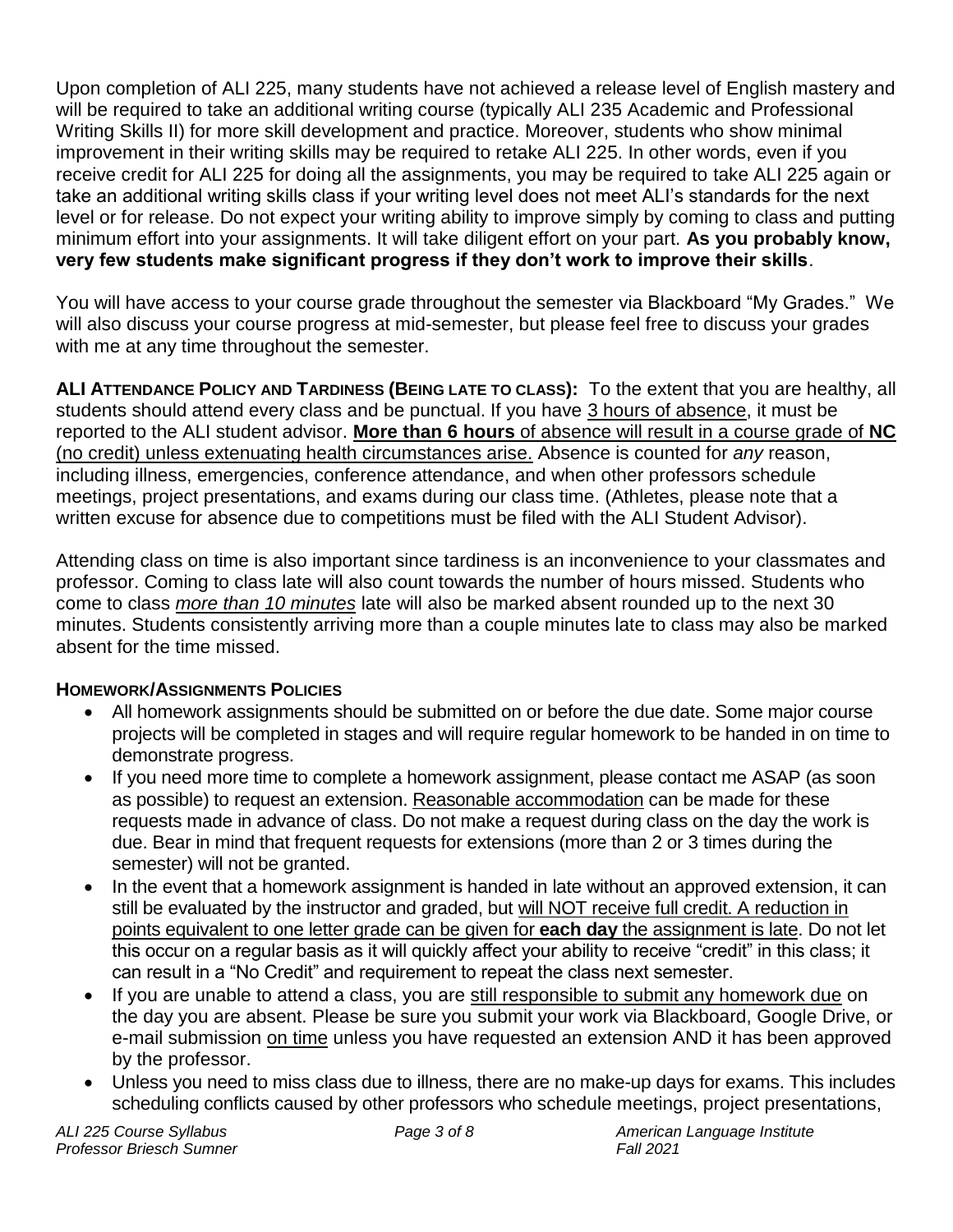and/or exams during our class time. In the rare yet possible occasion when this occurs, **it will be your responsibility to inform me and your other professor of the class conflict** as soon as the conflict is evident so that some accommodation can be worked out. In the event of any extreme emergency prior to an exam, please contact me as soon as possible.

#### **CLASSROOM COURTESY AND ETIQUETTE**

- As a courtesy to your classmates and professor, please refrain from chatting with classmates when others are talking.
- The goal of this class is to improve your skill in all aspects of written English including reading, writing, vocabulary, and grammar. Since this is an English class, the focus will be on communicating in English. Please use English as your mode of communication at all times while in the classroom and break out rooms/groups. Also, while it is understandably easier to speak your native language to others from your home country, this can be uncomfortable to others in the class who don't speak your language and certainly defeats the purpose of being in an English class, so please use English only in the classroom.
- If you need to look up an unfamiliar word, first consider asking the professor to explain the meaning or give a synonym; your question may help others with the same question and can create an opportunity for classroom learning.
- Use of electronic devices during class for purposes other than class participation can be distracting. In order to promote a learning environment conducive to discussions and focused practice with your instructor and classmates, please do not use cell phones, laptops, iPads, etc. during class unless using them to participate in the class or classroom activities. Reserve time to check your e-mail, surf the web, text message, etc. for break time or before/after class.
- If you have a question or concern about your ability to follow any course policy, please send me an email prior to class, so we can discuss expectations and make any appropriate accommodations needed.

#### *Classroom Norms*

It is my sincere hope that you will always feel welcome to participate during whole class presentation and discussion. In this way you are welcome to and in fact encouraged and expected to ask questions or comment on classroom material being presented. If the professor asks a question, the expectation is that all attendees respond in some way. Ways to respond may be verbally (in this case unmute yourself) or non-verbally with a shake or nod of the head. Smiling and eye contact with the screen during the class also indicates attentiveness and interest in the class and is a valued cultural norm in the United States.

With this being said, in small group activities be sure that you balance your listening time with speaking time. If you tend to speak less in group activities, really work to speak up more frequently to help balance the interaction with others. Listening is an important value in conversation, but giving your opinion or expressing your thoughts is very important as well. Similarly, if you tend to offer your opinion or speak more than others, be aware of this tendency and encourage others to offer their opinion more frequently. Work to listen with interest to what other participants contribute.

### *Synchronous session recording notice*

All synchronous sessions of this course will be recorded and can be found on Blackboard in the Zoom folder for this class.

#### *Sharing of course materials outside of the learning environment*

USC has a policy that prohibits sharing of any synchronous and asynchronous course content outside

*Professor Briesch Sumner Fall 2021*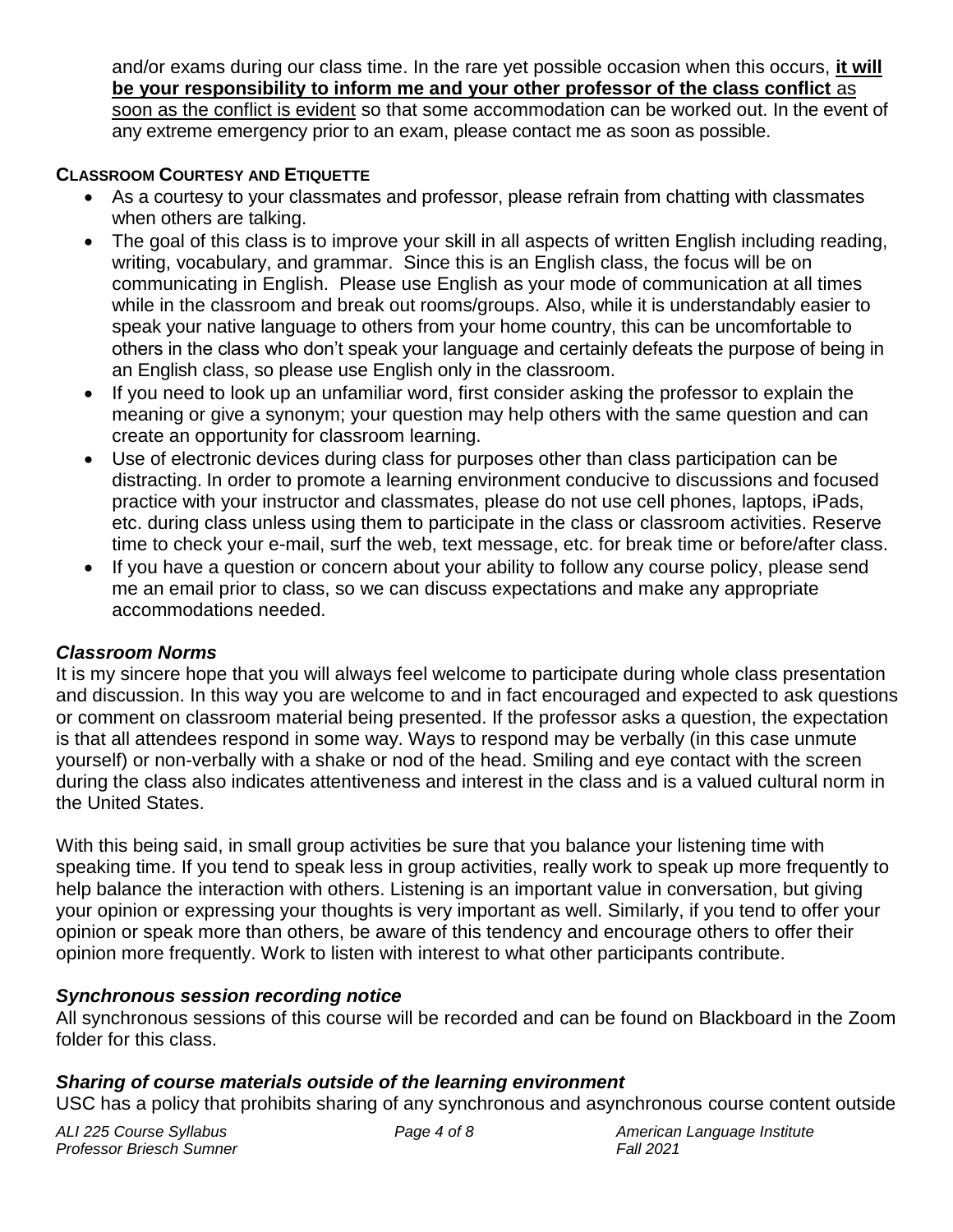of the learning environment.

#### *SCampus Section 11.12(B)*

*Distribution or use of notes or recordings based on university classes or lectures without the express permission of the instructor for purposes other than individual or group study is a violation of the USC Student Conduct Code. This includes, but is not limited to, providing materials for distribution by services publishing class notes. This restriction on unauthorized use also applies to all information, which had been distributed to students or in any way had been displayed for use in relationship to the class, whether obtained in class, via email, on the Internet or via any other media. (SeeSection C.1 Class Notes Policy).*

**ACADEMIC INTEGRITY:** Plagiarism—presenting someone else's ideas as your own, either verbatim or recast in your own words—is a serious academic offense with serious consequences. Please familiarize yourself with the discussion of plagiarism in *SCampus* in Section 11, *Behavior Violating University Standards*, *[http://studentaffairs.usc.edu/scampus/\)](http://studentaffairs.usc.edu/scampus/).* Other forms of academic dishonesty are equally unacceptable. See additional information in *SCampus* and university policies on scientific misconduct,<http://policy.usc.edu/scientific-misconduct/>.

General principles of academic honesty include the concept of respect for the intellectual property of others, the expectation that original work will be submitted unless otherwise allowed by an instructor, and the obligations both to protect one's own academic work from misuse by others as well as to avoid using another's work as one's own. All students are expected to understand and abide by these principles. Students will be referred to the Office of Student Judicial Affairs and Community Standards for further review, if there is any suspicion of academic dishonesty.

**EMERGENCIES**: If an officially declared emergency makes travel to campus infeasible, *USC Emergency Information*, <http://emergency.usc.edu/> , will provide safety and other updates, including ways in which instruction will be continued by means of Blackboard, teleconferencing, and other technology.

## **SUPPORT SYSTEMS**:

**WRITING AND LANGUAGE:** A number of USC's schools provide support for students who need help with scholarly writing. Check with your advisor or program staff to find out more. Students whose primary language is not English should check with the *American Language Institute*, [http://ali.usc.edu/](http://dornsife.usc.edu/ali) , which sponsors courses and workshops specifically for international students.

#### **THE OFFICE OF DISABILITY SERVICES AND PROGRAMS** *- (213) 740-0776* [dsp.usc.edu](http://dsp.usc.edu/)

Support and accommodations for students with disabilities. Services include assistance in providing readers/notetakers/interpreters, special accommodations for test taking needs, assistance with architectural barriers, assistive technology, and support for individual needs. Any student requiring accommodation based on a disability is required to register with the Disability Services and Programs office (DSP) each semester. A letter of verification for approved recommendations can be obtained through DSP. Please be sure the letter is delivered to me as early in the semester as possible.

**STUDENT HEALTH COUNSELING SERVICES** *- (213) 740-7711 – 24/7 on call* [engemannshc.usc.edu/counseling](https://engemannshc.usc.edu/counseling/) Free and confidential mental health treatment for students, including short-term psychotherapy, group counseling, stress fitness workshops, and crisis intervention.

**NATIONAL SUICIDE PREVENTION LIFELINE** *- 1 (800) 273-8255 – 24/7 on call* [suicidepreventionlifeline.org](http://www.suicidepreventionlifeline.org/) Free and confidential emotional support to people in suicidal crisis or emotional distress 24 hours a day, 7 days a week.

| ALI 225 Course Syllabus  | Page 5 of 8 | Americar         |
|--------------------------|-------------|------------------|
| Professor Briesch Sumner |             | <b>Fall 2021</b> |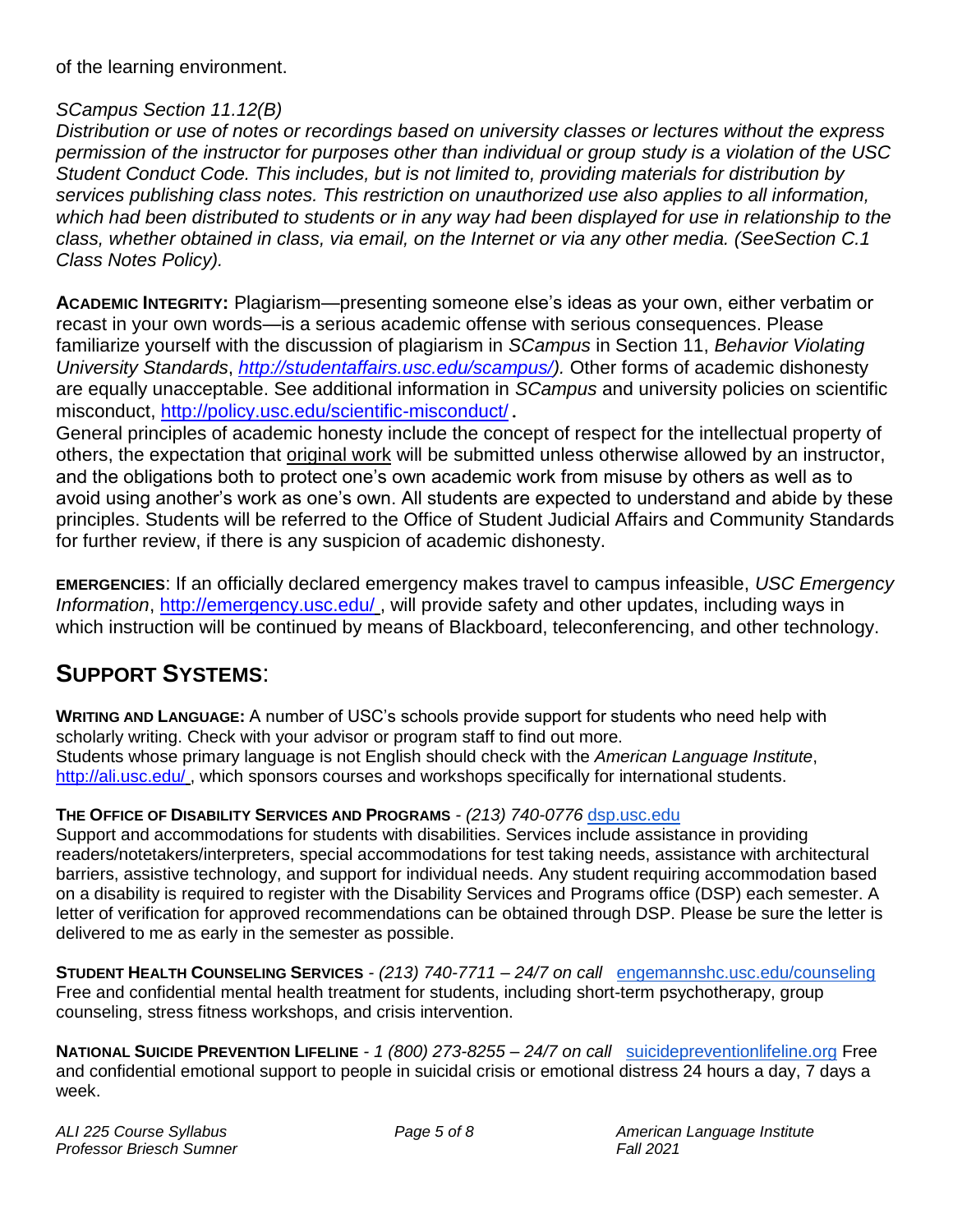**RELATIONSHIP AND SEXUAL VIOLENCE PREVENTION SERVICES (RSVP)** *- (213) 740-4900 – 24/7 on call*  studenthealth.usc.edu Free and confidential therapy services, workshops, and training for situations related to gender-based harm. Information about how to get help or help a survivor of harassment or discrimination, rights of protected classes, reporting options, and additional resources for students, faculty, staff, visitors, and applicants. The university prohibits discrimination or harassment based on the following protected characteristics: race, color, national origin, ancestry, religion, sex, gender, gender identity, gender expression, sexual orientation, age, physical disability, medical condition, mental disability, marital status, pregnancy, veteran status, genetic information, and any other characteristic which may be specified in applicable laws and governmental regulations.

**DISCRIMINATION, SEXUAL ASSAULT, AND HARASSMENT** are not tolerated by the university. You are encouraged to report any incidents to the *Office of Equity and Diversity*, [http://equity.usc.edu/,](http://equity.usc.edu/) or to the *Department of Public Safety*, [http://dps.usc.edu/contact.](http://dps.usc.edu/contact) This is important for the safety of the whole USC community. Another member of the university community—such as a friend, classmate, advisor, or faculty member—can help initiate the report, or can initiate the report on behalf of another person. *Relationship and Sexual Violence Prevention & Services*, [https://engemannshc.usc.edu/rsvp/counseling-services/,](https://engemannshc.usc.edu/rsvp/counseling-services/) offers counseling free of charge, and the *Title IX Office* webpage, [https://titleix.usc.edu,](https://titleix.usc.edu/) describes reporting options and other resources.

#### **OFFICE OF EQUITY AND DIVERSITY (OED)** *- (213) 740-5086 | Title IX – (213) 821-8298*

#### [equity.usc.edu,](https://equity.usc.edu/) [titleix.usc.edu](http://titleix.usc.edu/)

Information about how to get help or help someone affected by harassment or discrimination, rights of protected classes, reporting options, and additional resources for students, faculty, staff, visitors, and applicants.

#### **REPORTING INCIDENTS OF BIAS OR HARASSMENT** *- (213) 740-5086 or (213) 821-8298*

#### [usc-advocate.symplicity.com/care\\_report](https://usc-advocate.symplicity.com/care_report/)

Avenue to report incidents of bias, hate crimes, and micro-aggressions to the Office of Equity and Diversity |Title IX for appropriate investigation, supportive measures, and response[.](https://studentaffairs.usc.edu/bias-assessment-response-support/)

#### **USC CAMPUS SUPPORT AND INTERVENTION** *- (213) 821-4710*

#### [campussupport.usc.edu](https://campussupport.usc.edu/)

Assists students and families in resolving complex personal, financial, and academic issues adversely affecting their success as a student.

**DIVERSITY AT USC** *- (213) 740-2101* [diversity.usc.edu](https://diversity.usc.edu/) Information on events, programs and training, the Provost's Diversity and Inclusion Council, Diversity Liaisons for each academic school, chronology, participation, and various resources for students.

#### **USC EMERGENCY** *- UPC: (213) 740-4321, HSC: (323) 442-1000 – 24/7 on*

*call* [dps.usc.edu,](http://dps.usc.edu/) [emergency.usc.edu](http://emergency.usc.edu/) Emergency assistance and avenue to report a crime. Latest updates regarding safety, including ways in which instruction will be continued if an officially declared emergency makes travel to campus infeasible.

**USC DEPARTMENT OF PUBLIC SAFETY** *- UPC: (213) 740-6000, HSC: (323) 442-120 – 24/7 on call* [dps.usc.edu](http://dps.usc.edu/) Non-emergency assistance or information.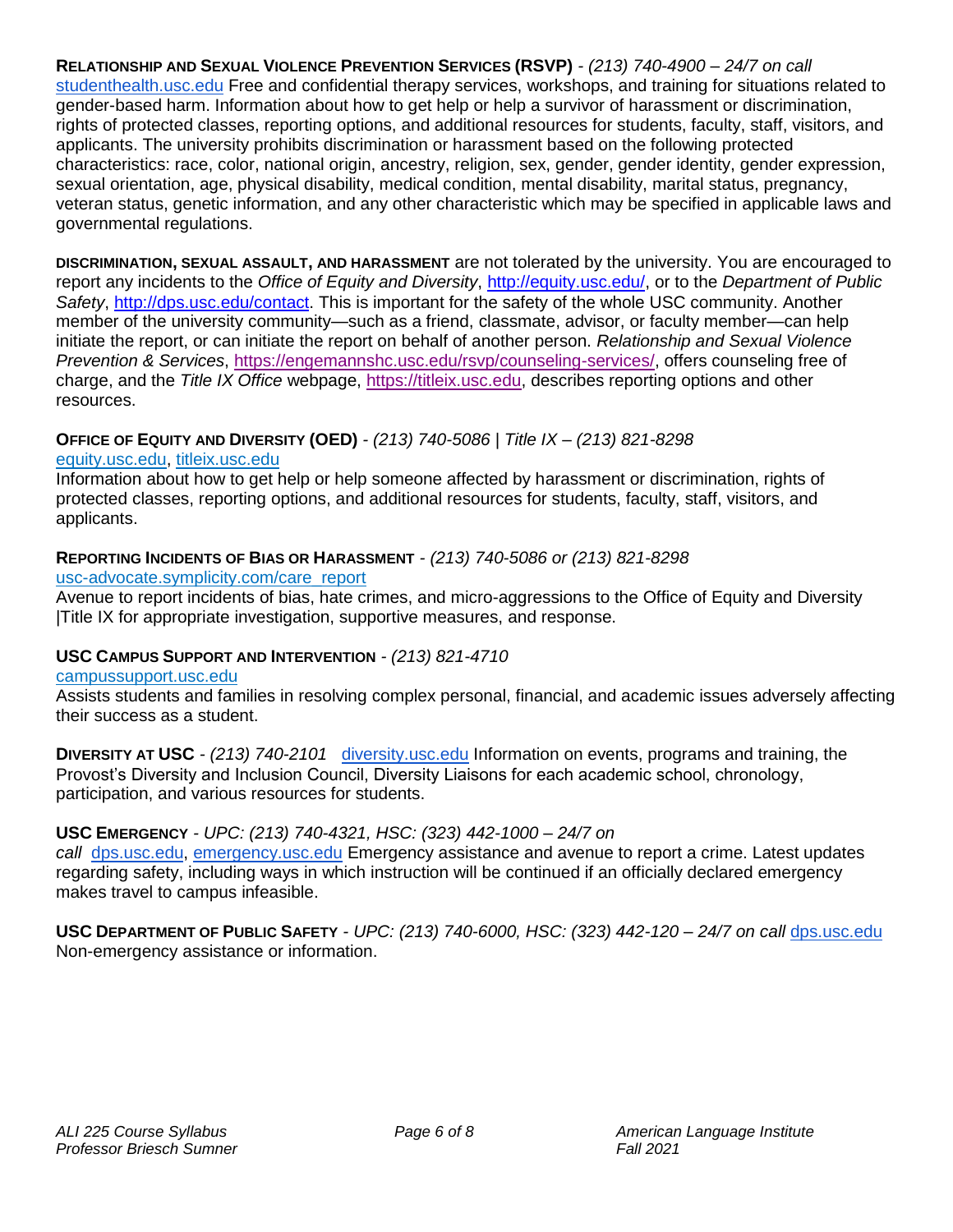# **ALI 225 Course Calendar FALL SEMESTER (MW)**

| <b>Dates</b>                                                            | <b>Weekly Chapters</b>                                                                                                                                                                                                    |
|-------------------------------------------------------------------------|---------------------------------------------------------------------------------------------------------------------------------------------------------------------------------------------------------------------------|
| Week 1<br>8/23-Day 1<br>8/25-Day 2                                      | Course Introduction and Requirements; Student Introductions<br><b>Diagnostics</b>                                                                                                                                         |
| Week 2<br>8/30-Day 3<br>$9/1$ -Day 4                                    | <b>Reading Discussion and Vocabulary</b><br>Grammar for Great Writing Unit 2: Writing about the Past p. 18-33.<br>Appendix 4: Irregular Verbs p. 230                                                                      |
| Week 3<br>9/6-NO CLASS<br>(LABOR DAY<br><b>HOLIDAY)</b><br>$9/8$ -Day 5 | NO CLASS 9/6: LABOR DAY HOLIDAY<br>Grammar for Great Writing Unit 2: Writing about the Past p. 18-33.<br>Appendix 4: Irregular Verbs p. 230.<br>Grammar for Great Writing Unit 3: Using the Present Perfect p. 34-<br>45. |
| Week 4<br>$9/13$ -Day 6<br>9/15-Day 7                                   | Grammar for Great Writing Unit 3: Using the Present Perfect p. 34-<br>45.                                                                                                                                                 |
| Week 5<br>9/20-Day 8<br>9/22-Day 9                                      | Reading Discussion and Vocabulary: The Daily Trojan<br>Grammar for Great Writing Unit 4: Using Word Forms p. 46-57.                                                                                                       |
| Week 6<br>9/27-Day 10<br>9/29-Day 11                                    | Grammar for Great Writing Unit 13: Writing with Sentence Variety p.<br>178-193.                                                                                                                                           |
| Week 7<br>10/4-Day 12<br>10/6-Day 13                                    | Grammar for Great Writing Unit 13: Writing with Sentence Variety p.<br>178-193.<br><b>10/6: MID-SEMESTER ASSESSMENT</b>                                                                                                   |